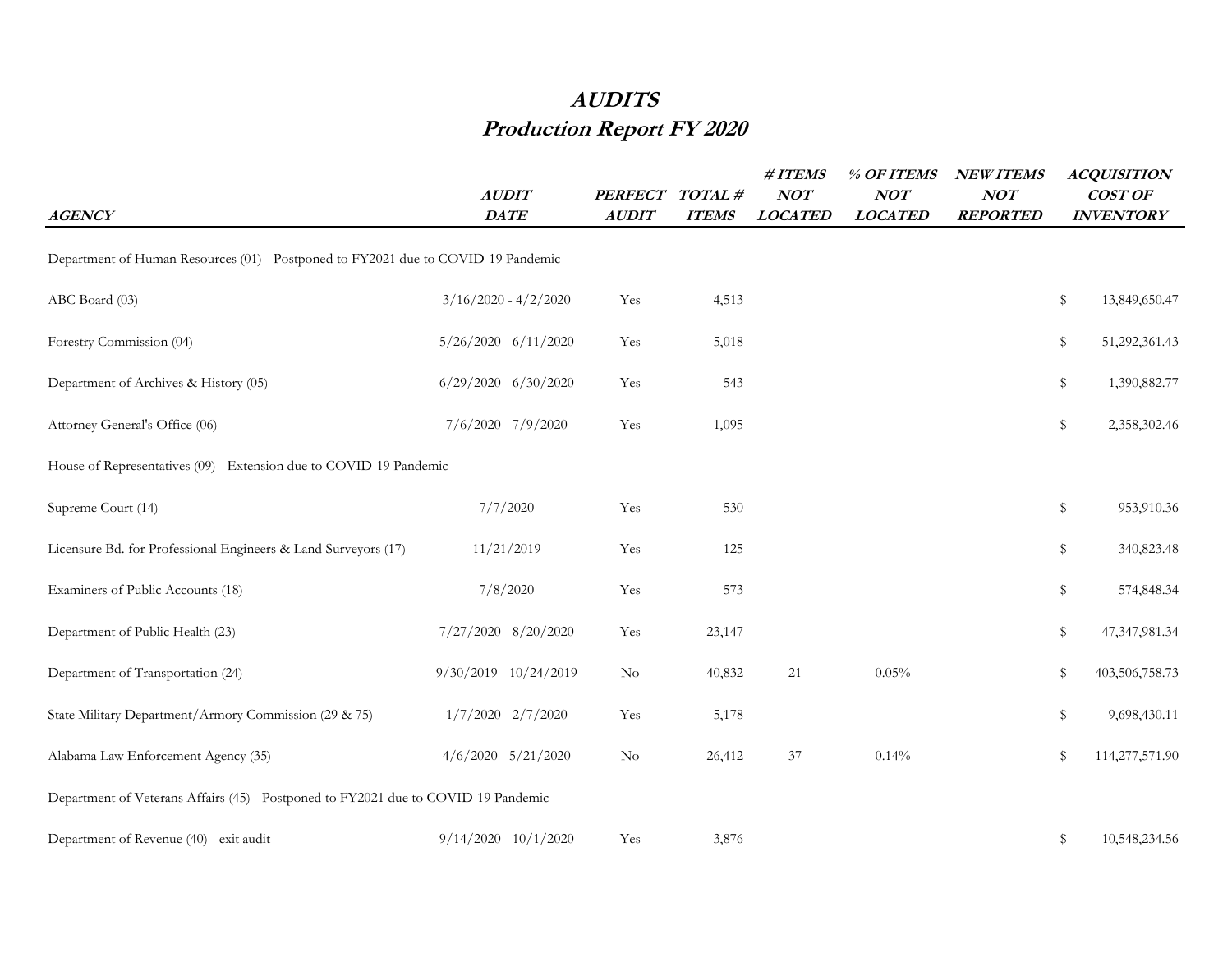| <b>AGENCY</b>                                            | <b>AUDIT</b><br>$\mathcal{DATE}$ | PERFECT TOTAL #<br><b>AUDIT</b> | <b>ITEMS</b>     | # ITEMS<br>NOT<br><b>LOCATED</b> | % OF ITEMS<br>NOT<br><b>LOCATED</b> | <b>NEW ITEMS</b><br>NOT<br><b>REPORTED</b> | <b>ACQUISITION</b><br>COST OF<br><b>INVENTORY</b> |
|----------------------------------------------------------|----------------------------------|---------------------------------|------------------|----------------------------------|-------------------------------------|--------------------------------------------|---------------------------------------------------|
| Geological Survey (53)                                   | $6/29/2020 - 6/30/2020$          | Yes                             | 860              |                                  |                                     |                                            | \$<br>2,635,403.57                                |
| Emergency Management Agency (57)                         | $3/2/2020 - 3/22/2020$           | Yes                             | 2,041            |                                  |                                     |                                            | \$<br>8,751,884.82                                |
| Department of Economic & Community Affairs (64)          | 12/9/2019 - 12/11/2019           | Yes                             | 854              |                                  |                                     |                                            | \$<br>2,362,810.96                                |
| Crime Victims Compensation Commission (66)               | 11/18/2019                       | Yes                             | 93               |                                  |                                     |                                            | \$<br>254,397.78                                  |
| Sports Hall of Fame & Museum (68)                        | 12/5/2019                        | Yes                             | 577              |                                  |                                     |                                            | \$<br>1,242,418.30                                |
| Alabama Public Television (73)                           | $7/13/2020 - 7/24/2020$          | Yes                             | 2,710            |                                  |                                     |                                            | \$<br>36,080,103.59                               |
| Alabama Public Television - Federal Equipment (FE)       | $7/13/2020 - 7/24/2020$          | Yes                             | 16               |                                  |                                     |                                            | \$<br>66,824.00                                   |
| Department of Environmental Management (74)              | $6/15/2020 - 6/25/2020$          | Yes                             | 3,215            |                                  |                                     |                                            | \$<br>16,561,941.27                               |
| Liquefied Petroleum Gas Board (78)                       | 11/5/2019                        | Yes                             | 124              |                                  |                                     |                                            | \$<br>479,683.51                                  |
| Governor's Commission on Physical Fitness & Sports (87)  | 11/13/2019                       | Yes                             | $\boldsymbol{7}$ |                                  |                                     |                                            | \$<br>30,115.00                                   |
| Historical Commission (88)                               | $8/24/2020 - 9/11/2020$          | Yes                             | 1,801            |                                  |                                     |                                            | \$<br>3,809,317.76                                |
| Alabama Medicaid Agency (89)                             | $2/10/2020 - 2/27/2020$          | $\rm No$                        | 2,679            | 7                                | 0.26%                               |                                            | \$<br>7,118,133.90                                |
| U.S. Space & Rocket Center (92)                          | $10/28/19 - 11/8/2019$           | $\rm No$                        | 2,307            | $\ensuremath{\mathfrak{Z}}$      | 0.13%                               |                                            | \$<br>13,708,921.35                               |
| Alabama Commission on Higher Education (95) - exit audit | 8/27/2020                        | Yes                             | 218              |                                  |                                     |                                            | \$<br>462,393.76                                  |
| Manufactured Housing Commission (AH)                     | 8/19/2020                        | Yes                             | 140              |                                  |                                     |                                            | \$<br>737,282.23                                  |
| Health Planning & Development Agency (AJ)                | 12/17/2019                       | Yes                             | 83               |                                  |                                     |                                            | \$<br>207,431.91                                  |
| Judicial Inquiry Commission (AM)                         | 11/21/2019                       | Yes                             | 51               |                                  |                                     |                                            | \$<br>79,707.47                                   |
| Board of Social Work Examiners (AS)                      | 10/29/2019                       | Yes                             | 16               |                                  |                                     |                                            | \$<br>23,714.25                                   |